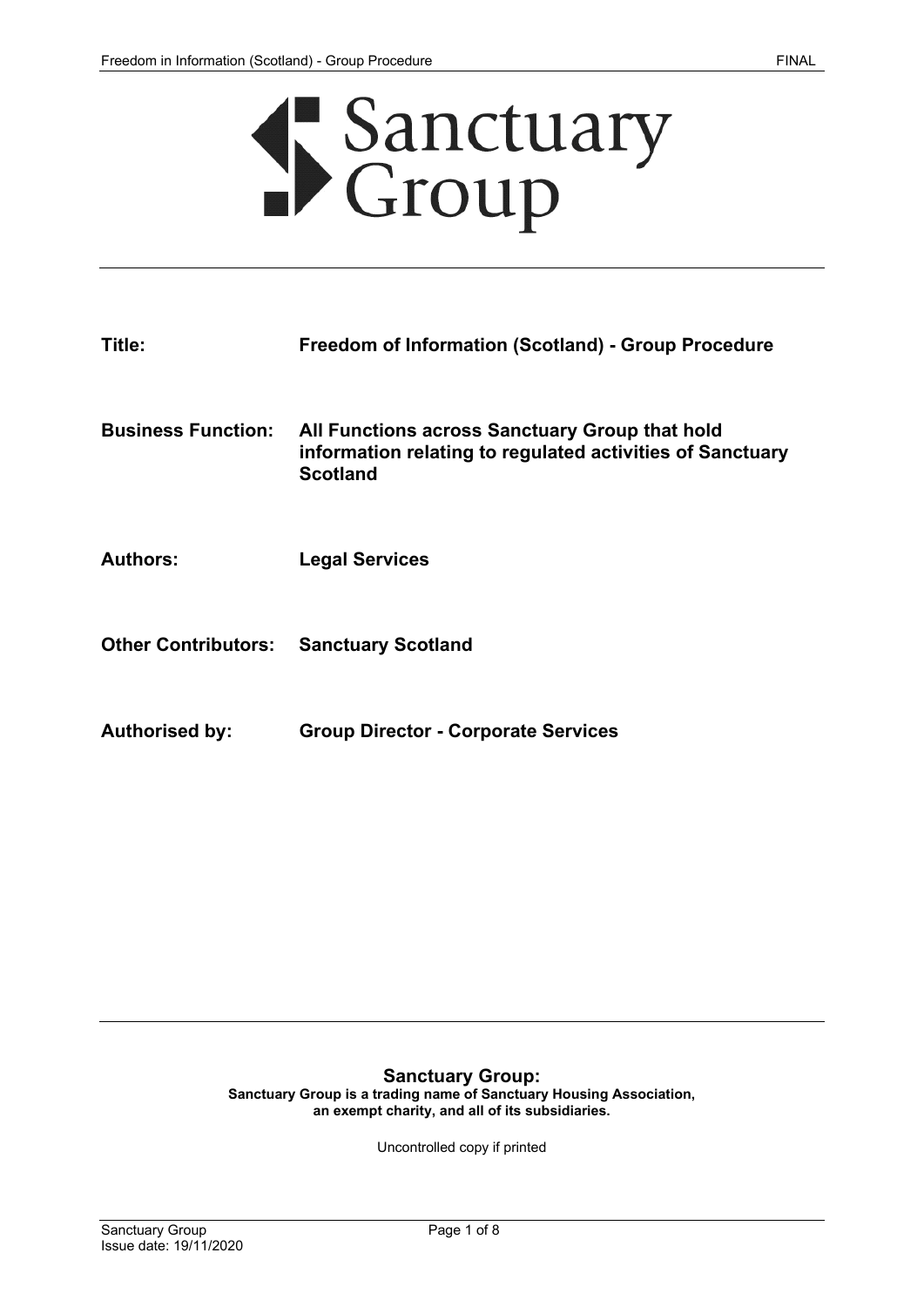# **CONTENT**

|                                    | <b>General Information</b>                                  |      |
|------------------------------------|-------------------------------------------------------------|------|
| 1.                                 | Objective of this procedure                                 |      |
| 2.                                 | Legislative/Regulatory context                              | ცე ც |
| $3_{-}$                            | Responsibilities for implementation                         |      |
| 4.                                 | What's new - What's different?                              | 4    |
| 5.                                 | <b>Definitions</b>                                          | 4    |
|                                    | <b>Detailed Procedures</b>                                  |      |
|                                    | 1. Freedom of Information overview                          | 5    |
|                                    | 2. What information is covered?                             | 5    |
|                                    | 3. How can a request be made?                               | 6    |
| 4.                                 | Are there any exemptions that can be relied upon?           | 7    |
| 8<br><b>Supporting Information</b> |                                                             |      |
|                                    | <b>Model Publication Scheme</b>                             | 8    |
| 2.                                 | Scottish Federation of Housing Associations: Open All Hours | 8    |
| 3.                                 | Webform                                                     | 8    |
|                                    | 4. Templates                                                | 8    |
| 5.                                 | Additional support and guidance                             | 8    |

# **Appendices**

Appendix 1 - Scottish Federation of Housing Associations: Open All Hours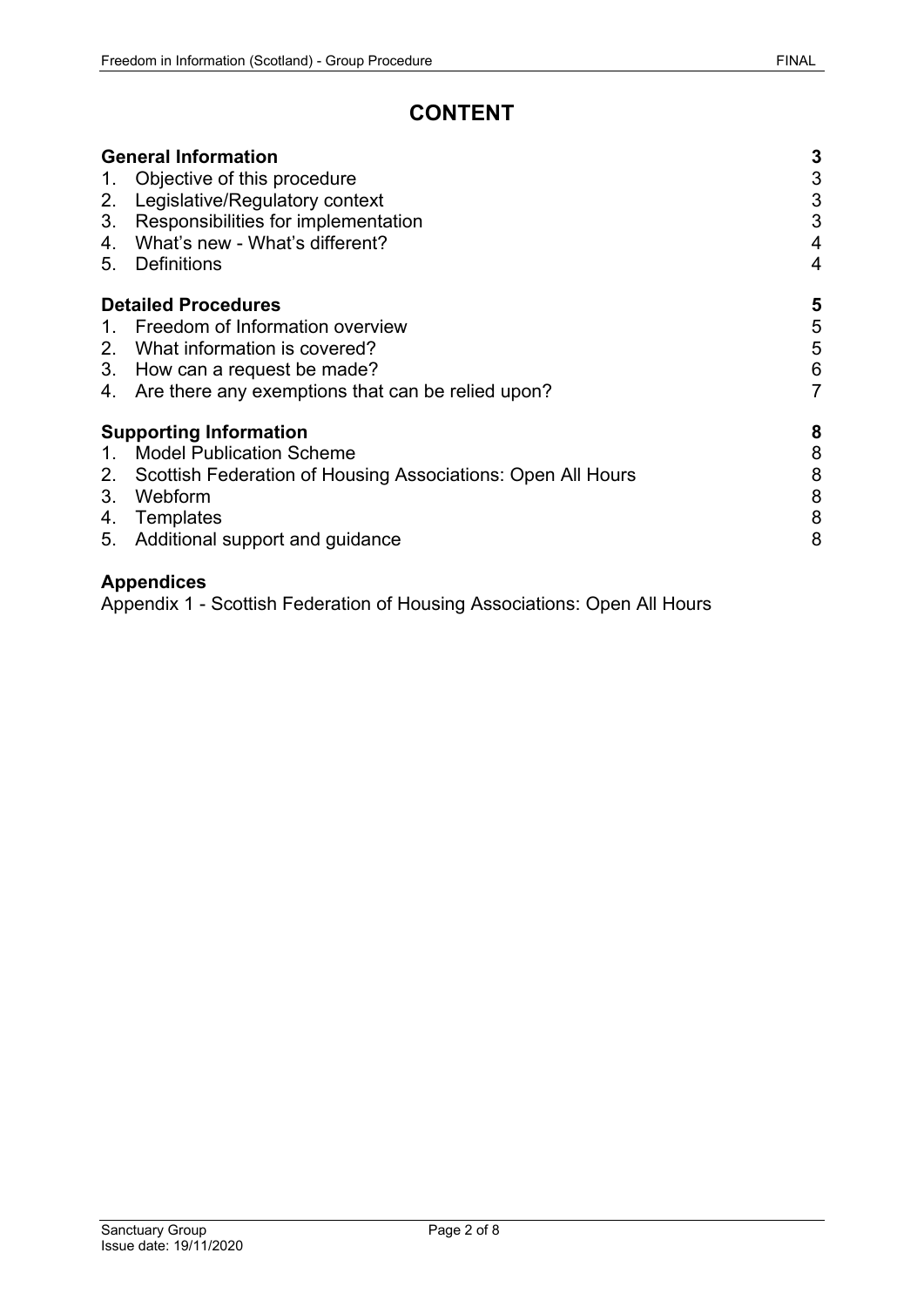# <span id="page-2-0"></span>**General Information**

### <span id="page-2-1"></span>**1. Objective of this procedure**

- 1.1 The objective of this procedure is to provide a framework to guide staff in the implementation of the [Freedom of Information \(Scotland\) -](https://solis/PolicyManagement/policy/Policies/Forms/Policy%20Document%20Set/docsethomepage.aspx?ID=7383&FolderCTID=0x0120D52000DE99EA054D4DF944BE591D81E49729D0008C670BDB86BED740B0B89E295CD8357C&List=a03723e1-d48b-4958-9669-9b86a90ef8b0&RootFolder=%2FPolicyManagement%2Fpolicy%2FPolicies%2FFreedom%20of%20Information%20%28Scotland%29%20%2D%20Group&RecSrc=%2FPolicyManagement%2Fpolicy%2FPolicies%2FFreedom%20of%20Information%20%28Scotland%29%20%2D%20Group) Group Policy, and to provide clarification on the basic requirements of the legislation.
- 1.2 It is important that all staff involved in handling of information covered by the Freedom of Information (Scotland) Act (FOISA) are appropriately trained as soon as possible upon commencement of their employment. It is important that staff recognise that whilst the FOISA currently only affects regulated activities of Sanctuary Scotland, a request can be made by anyone to any part of Sanctuary Group (the Group). Staff need to be able to recognise a valid request and direct it through the procedure set out at section 4.
- 1.3 This procedure should be read in conjunction with the following:
	- [Data Protection -Group Policy and Procedure](https://solis/PolicyManagement/policy/Policies/Forms/Policy%20Document%20Set/docsethomepage.aspx?ID=4012&FolderCTID=0x0120D52000DE99EA054D4DF944BE591D81E49729D0008C670BDB86BED740B0B89E295CD8357C&List=a03723e1-d48b-4958-9669-9b86a90ef8b0&RootFolder=%2FPolicyManagement%2Fpolicy%2FPolicies%2FData%20Protection%20%2D%20Group&RecSrc=%2FPolicyManagement%2Fpolicy%2FPolicies%2FData%20Protection%20%2D%20Group)
	- Archiving [Group Policy and Procedure](https://solis/PolicyManagement/policy/Policies/Forms/Policy%20Document%20Set/docsethomepage.aspx?ID=5498&FolderCTID=0x0120D52000DE99EA054D4DF944BE591D81E49729D0008C670BDB86BED740B0B89E295CD8357C&List=a03723e1-d48b-4958-9669-9b86a90ef8b0&RootFolder=%2FPolicyManagement%2Fpolicy%2FPolicies%2FArchiving%20%2D%20Group&RecSrc=%2FPolicyManagement%2Fpolicy%2FPolicies%2FArchiving%20%2D%20Group)
	- Disciplinary [Group Procedure](https://solis/PolicyManagement/policy/Policies/Forms/Policy%20Document%20Set/docsethomepage.aspx?ID=3940&FolderCTID=0x0120D52000DE99EA054D4DF944BE591D81E49729D0008C670BDB86BED740B0B89E295CD8357C&List=a03723e1-d48b-4958-9669-9b86a90ef8b0&RootFolder=%2FPolicyManagement%2Fpolicy%2FPolicies%2FDisciplinary%20%2D%20Group&RecSrc=%2FPolicyManagement%2Fpolicy%2FPolicies%2FDisciplinary%20%2D%20Group)
	- [Information Security -](https://solis/PolicyManagement/policy/Policies/Forms/Policy%20Document%20Set/docsethomepage.aspx?ID=4811&FolderCTID=0x0120D52000DE99EA054D4DF944BE591D81E49729D0008C670BDB86BED740B0B89E295CD8357C&List=a03723e1-d48b-4958-9669-9b86a90ef8b0&RootFolder=%2FPolicyManagement%2Fpolicy%2FPolicies%2FInformation%20Security&RecSrc=%2FPolicyManagement%2Fpolicy%2FPolicies%2FInformation%20Securityhttps://solis/PolicyManagement/policy/Policies/Forms/Policy%20Document%20Set/docsethomepage.aspx?ID=4811&FolderCTID=0x0120D52000DE99EA054D4DF944BE591D81E49729D0008C670BDB86BED740B0B89E295CD8357C&List=a03723e1-d48b-4958-9669-9b86a90ef8b0&RootFolder=%2FPolicyManagement%2Fpolicy%2FPolicies%2FInformation%20Security&RecSrc=%2FPolicyManagement%2Fpolicy%2FPolicies%2FInformation%20Security) Group Policy and the Information Security [Management System Manual](https://solis/PolicyManagement/policy/Policies/Forms/Policy%20Document%20Set/docsethomepage.aspx?ID=4811&FolderCTID=0x0120D52000DE99EA054D4DF944BE591D81E49729D0008C670BDB86BED740B0B89E295CD8357C&List=a03723e1-d48b-4958-9669-9b86a90ef8b0&RootFolder=%2FPolicyManagement%2Fpolicy%2FPolicies%2FInformation%20Security&RecSrc=%2FPolicyManagement%2Fpolicy%2FPolicies%2FInformation%20Security)
	- [Content and Records Management -](https://solis/PolicyManagement/policy/Policies/Forms/Policy%20Document%20Set/docsethomepage.aspx?ID=4124&FolderCTID=0x0120D52000DE99EA054D4DF944BE591D81E49729D0008C670BDB86BED740B0B89E295CD8357C&List=a03723e1-d48b-4958-9669-9b86a90ef8b0&RootFolder=%2FPolicyManagement%2Fpolicy%2FPolicies%2FContent%20and%20Records%20Management%20%2D%20Group&RecSrc=%2FPolicyManagement%2Fpolicy%2FPolicies%2FContent%20and%20Records%20Management%20%2D%20Group) Group Policy and Procedure.

### <span id="page-2-2"></span>**2. Legislative/Regulatory context**

- 2.1 References and sources are set out in the [Freedom of Information \(Scotland\) -](https://solis/PolicyManagement/policy/Policies/Forms/Policy%20Document%20Set/docsethomepage.aspx?ID=7383&FolderCTID=0x0120D52000DE99EA054D4DF944BE591D81E49729D0008C670BDB86BED740B0B89E295CD8357C&List=a03723e1-d48b-4958-9669-9b86a90ef8b0&RootFolder=%2FPolicyManagement%2Fpolicy%2FPolicies%2FFreedom%20of%20Information%20%28Scotland%29%20%2D%20Group&RecSrc=%2FPolicyManagement%2Fpolicy%2FPolicies%2FFreedom%20of%20Information%20%28Scotland%29%20%2D%20Group) [Group Policy.](https://solis/PolicyManagement/policy/Policies/Forms/Policy%20Document%20Set/docsethomepage.aspx?ID=7383&FolderCTID=0x0120D52000DE99EA054D4DF944BE591D81E49729D0008C670BDB86BED740B0B89E295CD8357C&List=a03723e1-d48b-4958-9669-9b86a90ef8b0&RootFolder=%2FPolicyManagement%2Fpolicy%2FPolicies%2FFreedom%20of%20Information%20%28Scotland%29%20%2D%20Group&RecSrc=%2FPolicyManagement%2Fpolicy%2FPolicies%2FFreedom%20of%20Information%20%28Scotland%29%20%2D%20Group) In particular, the policy and procedure are driven by the Group's obligations to comply with the regulatory and legal requirements of the:
	- [Freedom of Information \(Scotland\) Act 2002](http://www.legislation.gov.uk/asp/2002/13/contents) (FOISA)
	- [The Environmental Information \(Scotland\) Regulations 2004](http://www.legislation.gov.uk/ssi/2004/520/contents/made) (EIRs)

## <span id="page-2-3"></span>**3. Responsibilities for implementation**

- 3.1 Directors (or equivalent) are responsible for ensuring adoption of, and adherence to, this procedure and its associated policy relevant to their operation.
- 3.2 This procedure and its associated policy applies to all staff within the Group who carry out work relating to Sanctuary Scotland's activities regulated by the Scottish Housing Regulator. In addition, certain staff working in central functions within the Group are also required to understand and comply with this policy and procedure. It is the responsibility of Directors and the Freedom of Information Officer to ensure that relevant staff are required to undertake training on FOISA, as appropriate.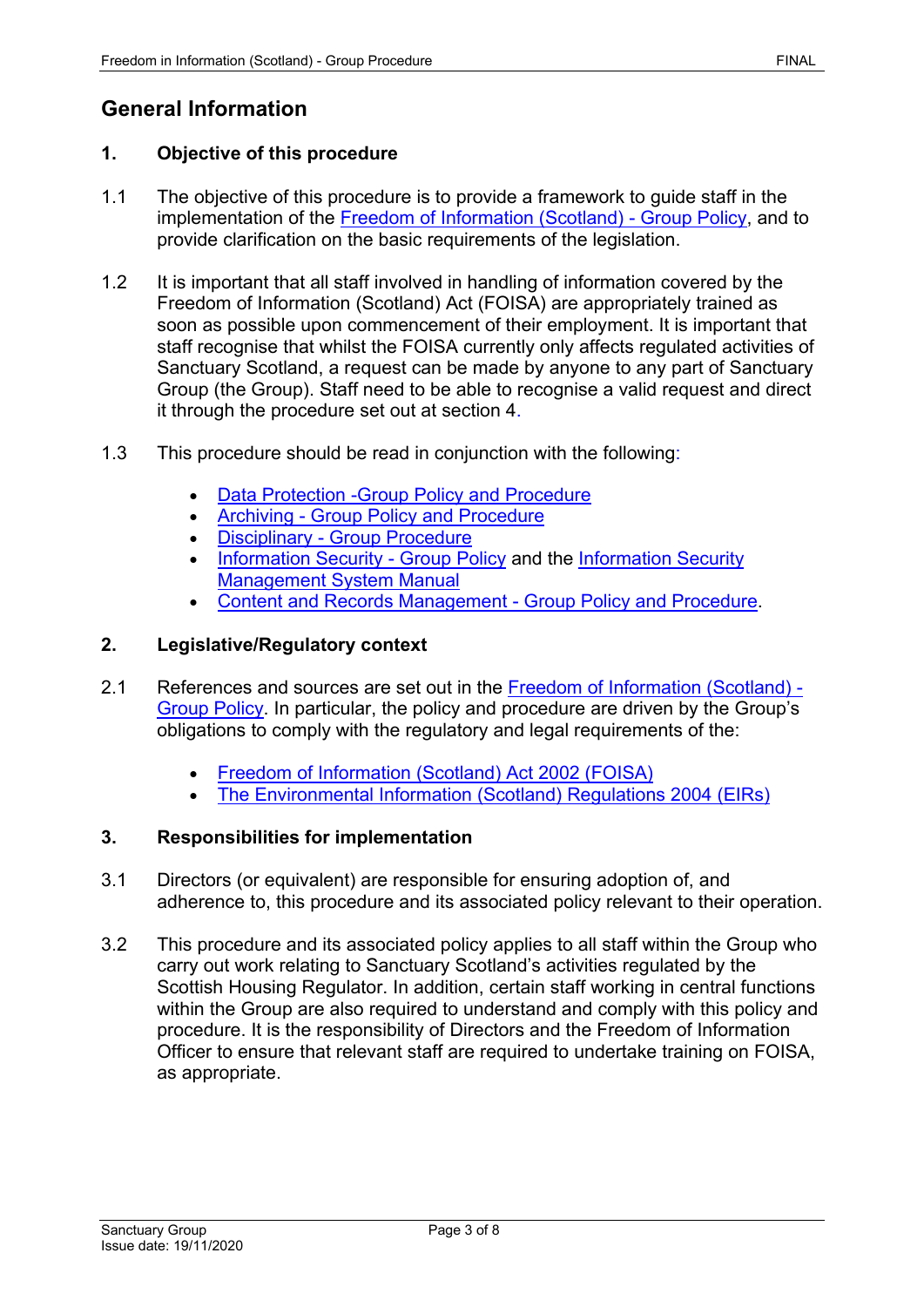- 3.3 The Director Sanctuary Scotland is the Group's nominated Freedom of Information Officer. The Freedom of Information Officer with support from Legal Services has overall responsibility for ensuring compliance with the FOISA, deciding on the validity of requests, reviewing information to be released in response for a request, reviewing publishable material, ensuring the ongoing publication of material, liaising with the Scottish Information Commissioner (SIC), and dealing with/reviewing complaints/appeals.
- 3.4 All contractors providing services or goods to Sanctuary Scotland in relation to its regulated activities will also need comply with the requirements of FOISA. This must be provided for in any written agreement between the Group and the individual/company. This will ensure that they agree to abide by FOISA, in so far as they hold information relating to Sanctuary Scotland and its regulated activities.

# <span id="page-3-0"></span>**4. What's new - What's different?**

4.1 November 2020 - Formal review, no significant changes.

## <span id="page-3-1"></span>**5. Definitions**

5.1 The following definitions aim to support the user's understanding of this procedure.

| Nine broad categories describing the types of information that<br>every public authority adopting the Model Publication<br>Scheme must publish (if they hold it)                                                                |
|---------------------------------------------------------------------------------------------------------------------------------------------------------------------------------------------------------------------------------|
| The Environmental Information (Scotland) Regulations 2004                                                                                                                                                                       |
| Specific exemptions that are set out in the FOISA at section<br>25 - 40 which may be applied in relation to a request for<br>information.                                                                                       |
| The Freedom of Information (Scotland) Act 2002                                                                                                                                                                                  |
| A senior person within the Group who has overall<br>responsibility for compliance with the FOISA.                                                                                                                               |
| A standard framework for public authorities to publish<br>information under the FOISA approved by the SIC and which<br>has been adopted by Sanctuary Scotland                                                                   |
| The six key principles with which all information published<br>under the Model Publication Scheme must comply.                                                                                                                  |
| Means any Scottish public authority as defined by section 3<br>of the FOISA. Section 3 references a list of public authorities<br>contained in Schedule 1 of the FOISA or as may designated<br>by an order under section 5 (1). |
| Any activity that is regulated by the Scottish Housing<br>Regulator                                                                                                                                                             |
| The regulatory body that oversees compliance with the<br><b>FOISA in Scotland</b>                                                                                                                                               |
|                                                                                                                                                                                                                                 |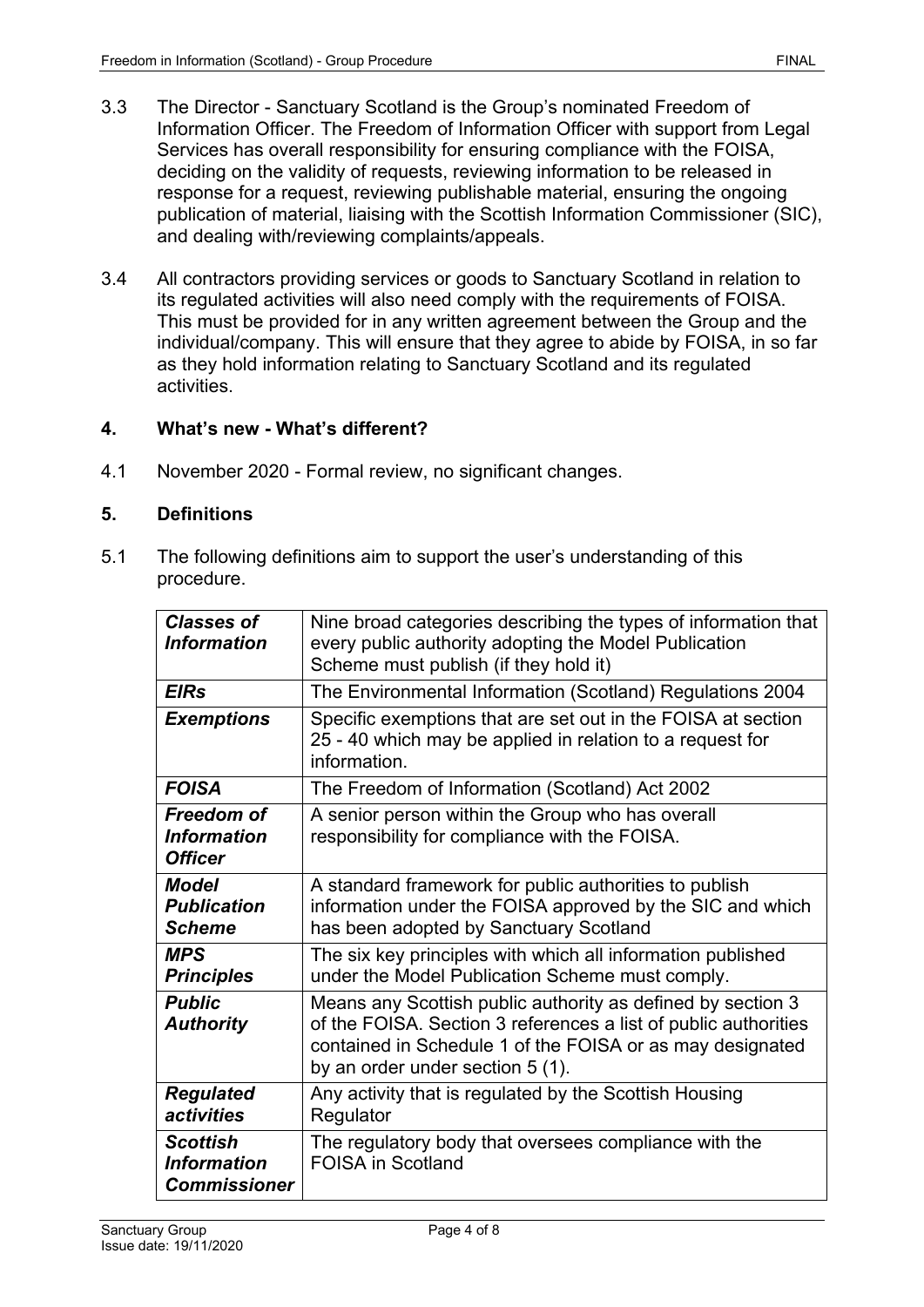# <span id="page-4-1"></span><span id="page-4-0"></span>**1. Freedom of Information overview**

- 1.1 The FOISA and the EIRs enable the public to access information of any age held by Scottish public authorities. The three main duties are:
	- the duty to proactively publish information;
	- the duty to respond to information requests; and
	- the duty to provide advice and assistance.
- 1.2 These regimes require authorities to either make available the information requested by an applicant or to explain why the information is not being made available by reference to an Exemption. Public authorities must also have a publication scheme which sets out the information that they will routinely publish. In addition, an authority must provide advice and assistance to an applicant in addressing their request. The SIC is responsible for enforcing and promoting both regimes.
- 1.3 The EIRs apply to environmental information only. In Scotland, the Group has been subject to the EIRs for some time. The FOISA applies to all information (including environmental information). However, section 39(2)(a) of the FOISA allows a public authority to exempt environmental information, which the authority is obliged to make available to the public under the EIRs. By applying this exemption, the public authority can then go on to consider the request under the EIRS alone. The process for dealing with such a request is the same and is detailed in section 4.

# <span id="page-4-2"></span>**2. What information is covered?**

- 2.1 All information relating to Sanctuary Scotland's activities which are regulated by the Scottish Housing Regulator and which it holds. This will mainly be information relating to the provision of social housing in Scotland and in particular information related to that activity which will have a specific public interest. This will include information about decisions made and the facts and analysis that inform them and the functions and services provided by Sanctuary Scotland, including the costs of those services and their performance. The fundamental principle of the FOISA is that information must be disclosed unless it is exempt from disclosure.
- 2.2 As part of the preparation for the FOISA, Sanctuary Scotland has formerly adopted SIC's Model Publication Scheme (MPS). A copy of the MPS is available on the website of SIC. This sets out the different Classes of Information that fall within the scope of the FOISA which Sanctuary Scotland is obliged to proactively publish in order to comply.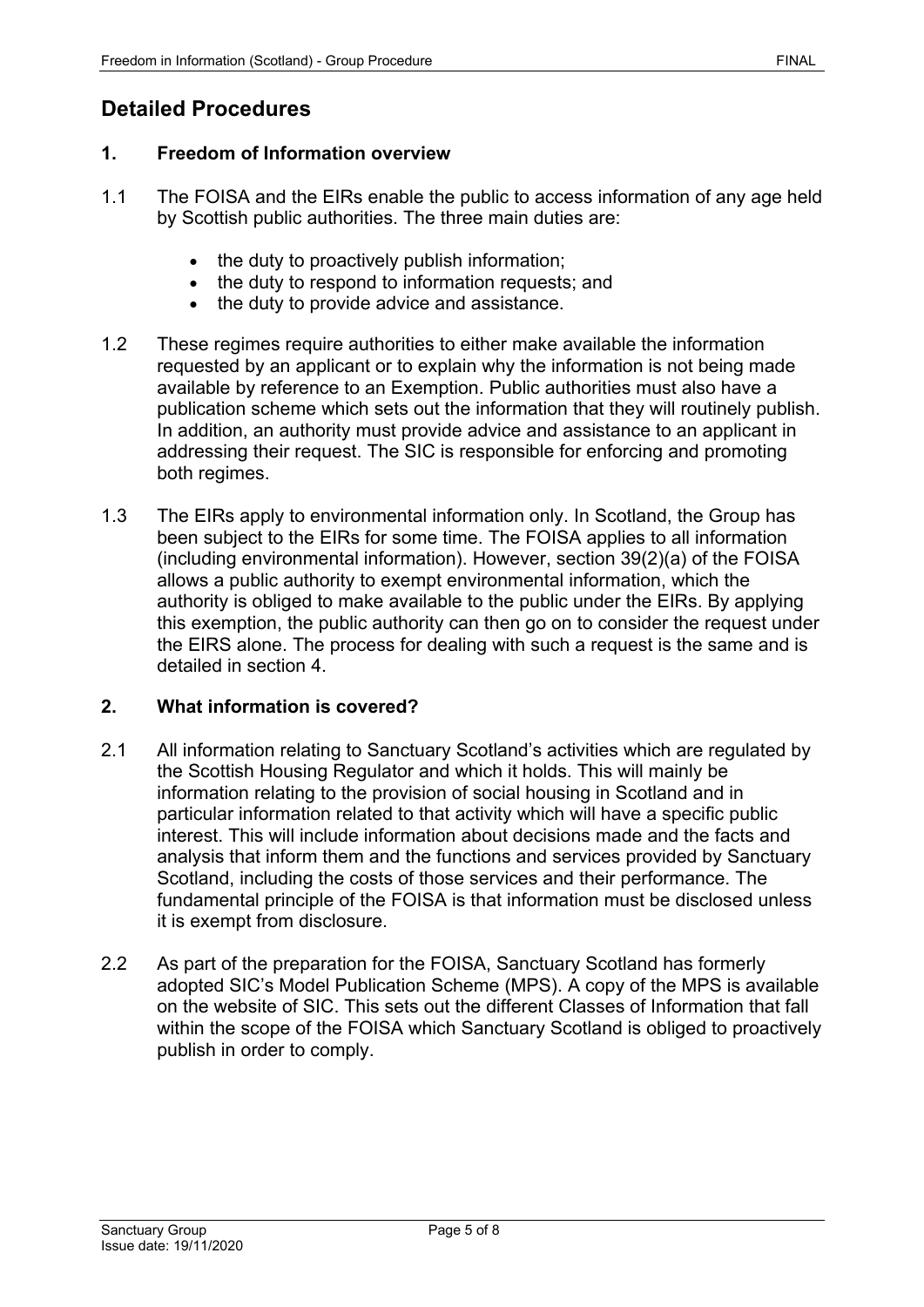- 2.3 In addition, the Scottish Federation of Housing Associations, in conjunction with SIC, has produced a model template Guide to Publication which it is recommended that registered social landlords in Scotland follow as best practice. Sanctuary Scotland has chosen to follow this template guide, with amendments where appropriate. Following this template ensures full compliance with the MPS. The MPS is a living document and should be regularly reviewed to ensure any changes are reflected in Sanctuary Scotland's Guide to Information.
- 2.4 The information can be in any 'recorded form' so could include: computer records; handwritten notes; video/audio recordings and photographs. The information does not have to have been created by the Group. Information held by a third party on behalf of a Public Authority is also covered.

### <span id="page-5-0"></span>**3. How can a request be made?**

- 3.1 Anyone anywhere may make a request. Any entity may make a request (it does not have to be an individual only). For a request to be valid it must be in writing or in permanent form that can be referred to at a later date (for example a video recording). It must state the name of the applicant and an address for the reply to be sent to. The request must also contain an adequate description of the information requested. A web form is available at [https://www.sanctuary](https://www.sanctuary-scotland.co.uk/foi-sanctuary-scotlands-publication-scheme)[scotland.co.uk/foi-sanctuary-scotlands-publication-scheme](https://www.sanctuary-scotland.co.uk/foi-sanctuary-scotlands-publication-scheme) which all applicants should be directed to complete, so that their request is properly dealt with. If a request is made via letter or email, then the recipient should ensure that the webform is completed.
- 3.2 A Public Authority may charge for the provision of information. Sanctuary Scotland will not charge for the provision of information unless such a request leads to a significant amount of documentation being produced. The Guide to Publication contains details of charges that may apply in these circumstances. If the cost of complying with a request exceeds £600 then the Public Authority does not have to respond. The Freedom of Information Officer and/or Legal Services should be consulted in relation to charging for exceptional cases as there are detailed provisions around what can and cannot be included in the costs.
- 3.3 Requests for information must be answered as soon as possible and within 20 working days. If a request is for environmental information (and is therefore being responded to under the EIRs) and the information held is both complex and voluminous, the authority may extend this period up to a maximum of 40 working days.
- 3.4 In responding to a request for information a Public Authority must have due regard to request for information in a particular format. In particular a Public Authority must be mindful of its duties under the Equality Act.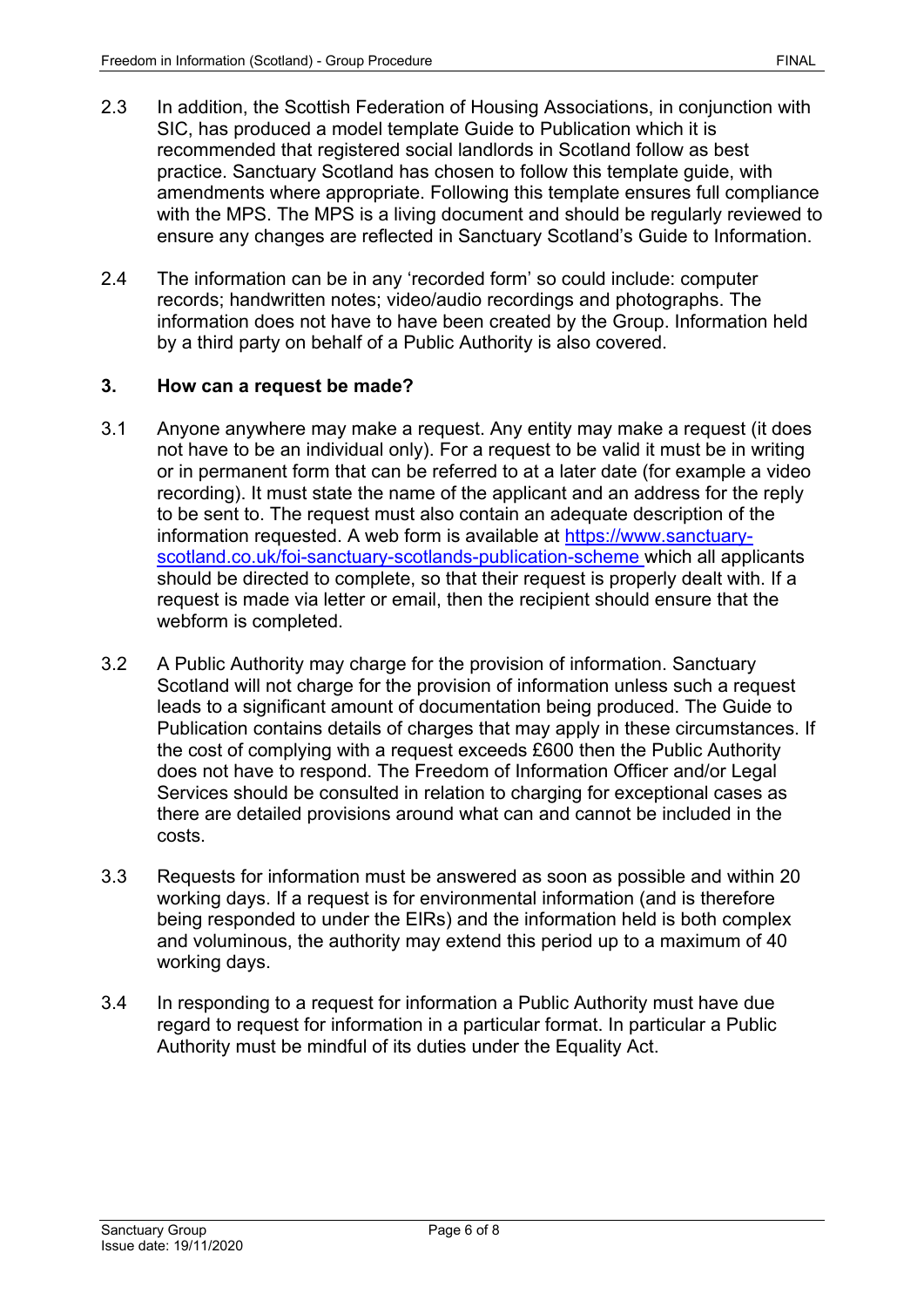#### <span id="page-6-0"></span>**4. Are there any exemptions that can be relied upon?**

- 4.1 The nature of a Registered Social Landlord means that there are few exemptions available. The exemptions are set out in full in sections 25 - 40 of the FOISA. In relation to the application of Exemptions, in most cases where an Exemption applies, there is a further assessment required which is whether notwithstanding the Exemption the public interest in disclosing outweighs the interest in not. These are referred to as 'qualified' Exemptions. The most common Exemptions which are likely to apply to information held by Sanctuary Scotland are:
	- **Information otherwise accessible** exempts information from disclosure where applicant can reasonably obtain it without asking under the FOISA.
	- **Information intended for future publication** exempts information held by an authority for future publication within 12 weeks of the request (qualified).
	- **Commercial Interests** disclosure would (or would likely to) prejudice substantially the commercial interests of any person or organisation (including the Authority) (qualified)
	- **Confidentiality** information is exempt if it is legally privileged, subject to litigation privilege or obtained by an Authority from another person and disclosing it would constitute an 'actionable breach of confidence'.
	- **Personal information** personal data of third parties is exempt from disclosure.
- 4.2 Where information is exempt from disclosure, this must be communicated to the requester in the response. The response must explain which Exemption has been applied. In some cases, information may be partially exempt. Sanctuary Scotland has template letters for using in relation to responses required.
- 4.3 Approval from the Group Head of Legal Services and the Freedom of Information Officer should be sought in relation to the applicability of Exemptions and the public interest test.
- 4.4 Applicants can request a review of a response to a request. This must be done within 40 working days of the response. All review requests should be directed to the Freedom of Information Officer in the first instance. The review must be undertaken within 20 working days. The Freedom of Information Officer must ensure that the review is carried out by someone independent of the original decision.